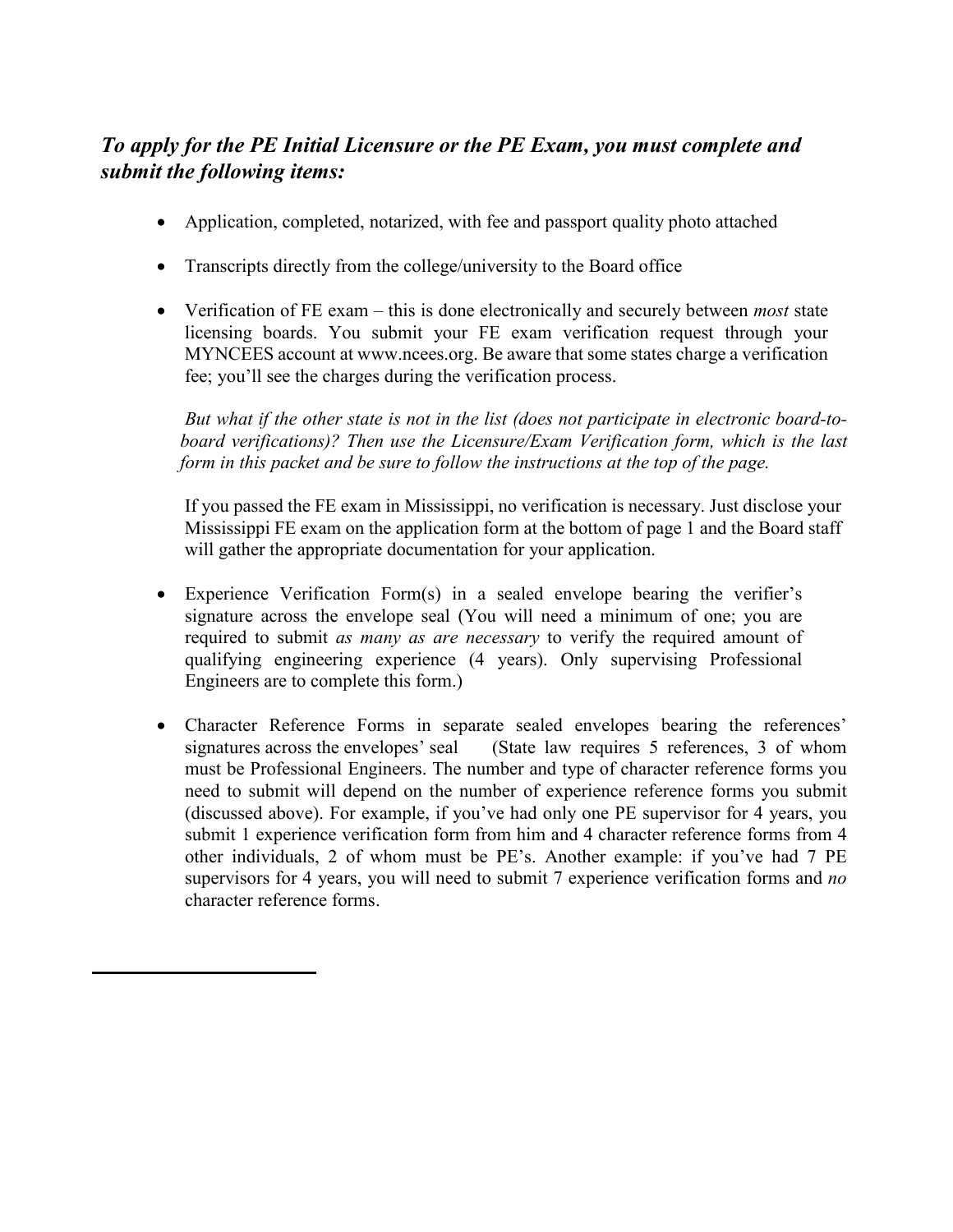**Verification of FE/FLS Exam Form:** if you passed the FE exam in a state or territory other than Mississippi, mail a copy of the Verification of FE/FS Exam form with a **stamped business size envelope** addressed to: Miss. Board of Licensure for Professional Engineers & Surveyors, 660 North Street, Suite 400, Jackson, MS 39202 to that state or territory. Contact information for other state boards can be found at [www.ncees.org.](http://www.ncees.org/) Be aware that some states charge a fee for this service.

## **Experience Verification Form:**

(A) Make as many copies of the Experience Verification form as are necessary to verify the required amount of qualifying engineering experience. This form should be completed only by supervising Professional Engineers. *It is recommended that you begin with the most recent experience and "work backward" in time until a minimum of 4 years of experience is verified.*

(B) Fill out page one and the top of page two as indicated. Attach a copy of your experience record (from your application) and mail these to your experience verifier(s), with a **stamped business size envelope** addressed to: Miss. Board of Licensure for Professional Engineers & Surveyors, 660 North Street, Suite 400, Jackson, MS 39202.

(C) The verifier must place the completed Experience Verification form into the supplied business size envelope, seal the envelope, and sign across the back flap of the envelope. He(she) then must mail it *directly* to the Board office. BE ADVISED that we will not accept forms submitted in envelopes that are not **sealed and signed** across the back flap. The Board staff does not have the authority to waive this requirement; please do not ask the Board staff or Executive Director to waive this requirement for you.

## **Character Reference Form:**

(A) Make as many copies of the Character Reference form as are necessary to meet the required 5, three of whom must be PE's, taking into account the number of Experience Verification forms you are submitting (see above).

(B) Fill out page one and the applicant's name at the top of page two as indicated. Mail it to your reference(s), with a **stamped business size envelope** addressed to: Miss. Board of Licensure for Professional Engineers & Surveyors, 660 North Street, Suite 400, Jackson, MS 39202.

(C) The reference must place the completed Character Reference form into a business size envelope, seal the envelope, and sign across the back flap of the envelope. He (she) then must mail it *directly*  to the Board office. BE ADVISED that we will not accept forms that are not **sealed and signed**  across the back flap. The Board staff does not have the authority to waive this requirement; please do not ask the Board staff or Executive Director to waive this requirement for you.

**It is acceptable for you to submit your Experience Verification Form(s) and your Character Reference Forms** *along with your application in one large submission;* **however, these forms MUST be in separate envelopes bearing the appropriate signatures across the envelope seal. Forms that do not comply with these instructions will not be accepted and the applicant will be instructed to obtain new forms; the Board staff will not remediate forms that do not comply with these instructions.** The Board staff does not have the authority to waive this requirement; please do not ask the Board staff or Executive Director to waive this requirement for you.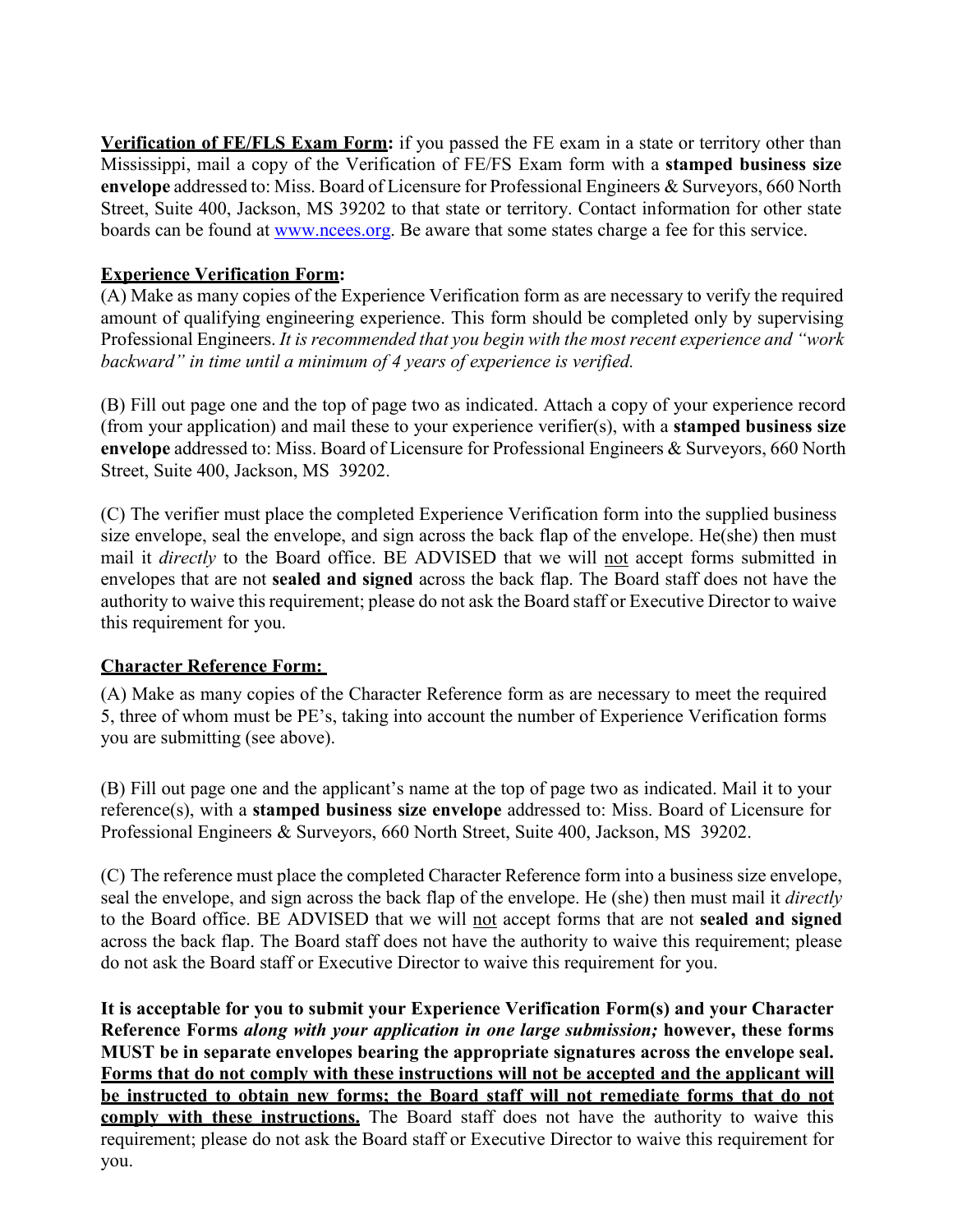## *When completing the application form...*

**GENERAL INFORMATION - Section 1** - Follow all directions carefully. Your full name and your social security number are required by state law.

**LICENSURES - Section 2** - Supply the required information on your FE (Engineer Intern/Engineer-in-Training/Fundamentals of Engineering) Exam.

**EDUCATION – Section 3** – Supply the required information on your degree (s). **You are responsible for arranging to have your transcript sent directly from the college/university to the Board office;** you may use the Transcript Request Form supplied on this site. Some universities will take transcript requests by phone with credit card payment.

**GRADUATES OF FOREIGN or Non-ABET UNIVERSITIES -** Be advised that if your BS degree is not an ABET accredited BS degree in engineering and you do not have a graduate degree from an ABET university, your BS degree MUST be evaluated by N. C. E. E. S Credentials Evaluations (www.ncees.org). NCEES is the only transcript evaluation service acceptable under Board regulations. **There is no waiver of this requirement.** Do not submit an application until you have received the result of NCEES's evaluation; if the evaluation finds that your degree is not equivalent to an ABET accredited degree, you will not be eligible to apply at this time. You may, however, have the opportunity to "cure any deficiencies" by taking additional coursework, as directed by the Board.

**EXPERIENCE -** Section 4 – All time must be accounted for, including military time, illness, unemployment, etc. Each company you worked for is considered an engagement. If you were promoted within a company, do not indicate a change in engagements. If an engagement was part time work, indicate part time and the number of hours you worked per week. Experience must be started on the application form first. If you need additional pages, please number each page accordingly. Experience **cannot be anticipated**, that is, the required amount of experience must be accrued at the time the application is filed with the Board office. Concurrent time (time in engineering experience while in school) counts as education experience or work experience, **but not as both**.

Your experience **must** be verified with the **Professional Engineer(s)** who supervised your work. If you did not work directly for a PE, list the person to whom you report directly AND the next person "up the chain of command" **who is a PE**. Mark the PE's name with an \*. A PE who is an associate or a co-worker is not an acceptable experience verification reference. Provide a complete address for each reference. The experience verified by these references **must** substantiate the total required years of experience. Experience under a non-licensee is **not qualifying experience** toward licensure.

Experience accrued before graduation does not qualify. However, applicants who completed an approved co-op program at an ABET university **may** be given up to 6 months experience "credit" (your choice) but be aware that other states may not recognize a PE exam taken before a full four years was accrued after graduation. If you wish to be awarded this co-op experience "credit," you should arrange with your university to have official verification that you completed the co-op program sent directly from the university to the Board office.

For those seeking dual licensures, be advised that Rule 9.01-4 c states, "With reference to Mississippi statutes 73-13-23 and 73-13-77 and Rule 11.18, applicants seeking dual licensure